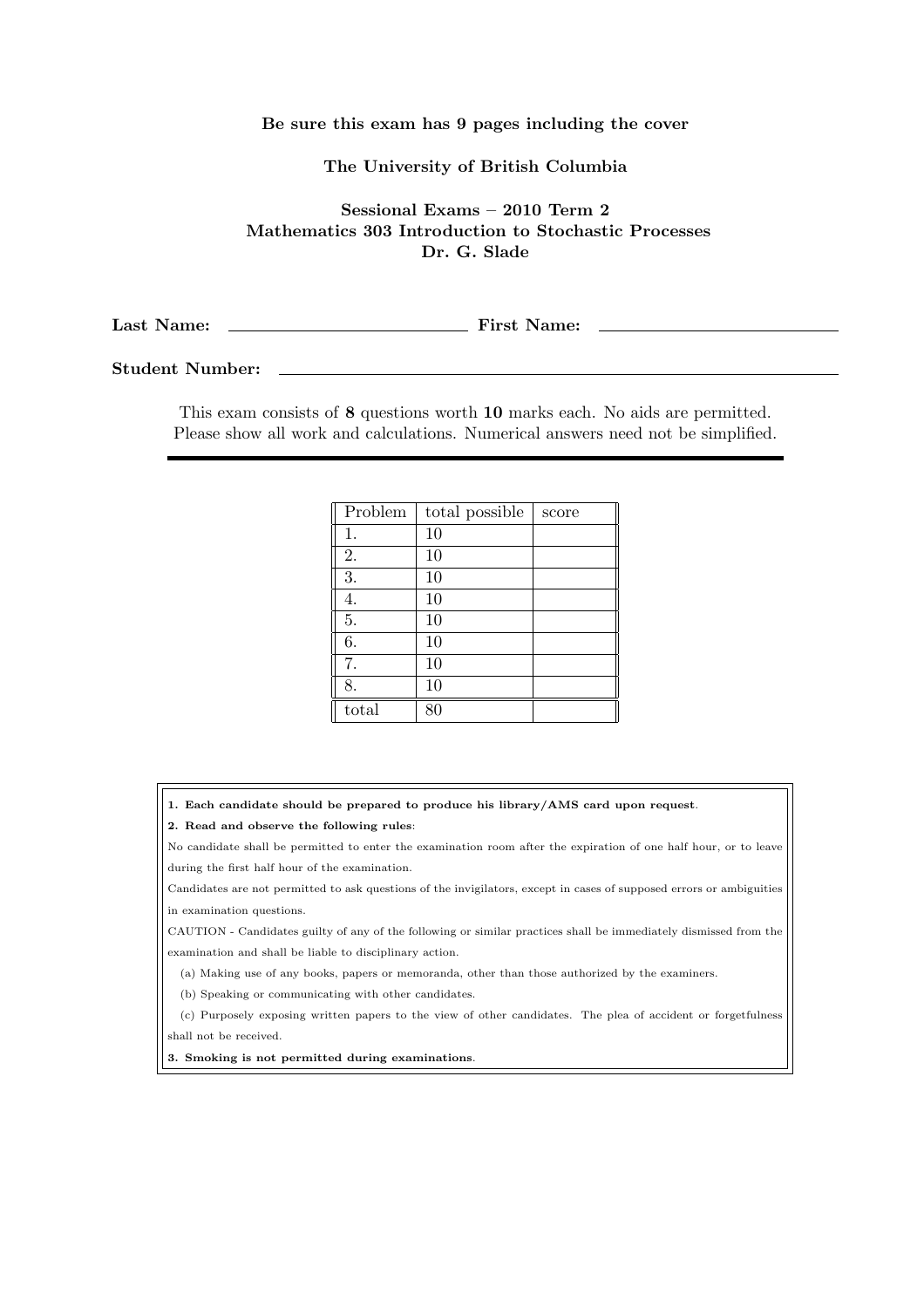1.(10 points) You are managing a vending machine which generates an average daily profit of \$2000 when it is working, but it breaks down each day independently with probability  $q = 0.2$ . A repair company offers a service contract to restore the machine to working order with probability  $\boldsymbol{p}$ in one day whenever it breaks down, at a cost of  $\frac{100}{1-p}$  each day (whether the machine is working or not). You get to choose p. What value of  $p$  should you choose in order to maximize your expected profit?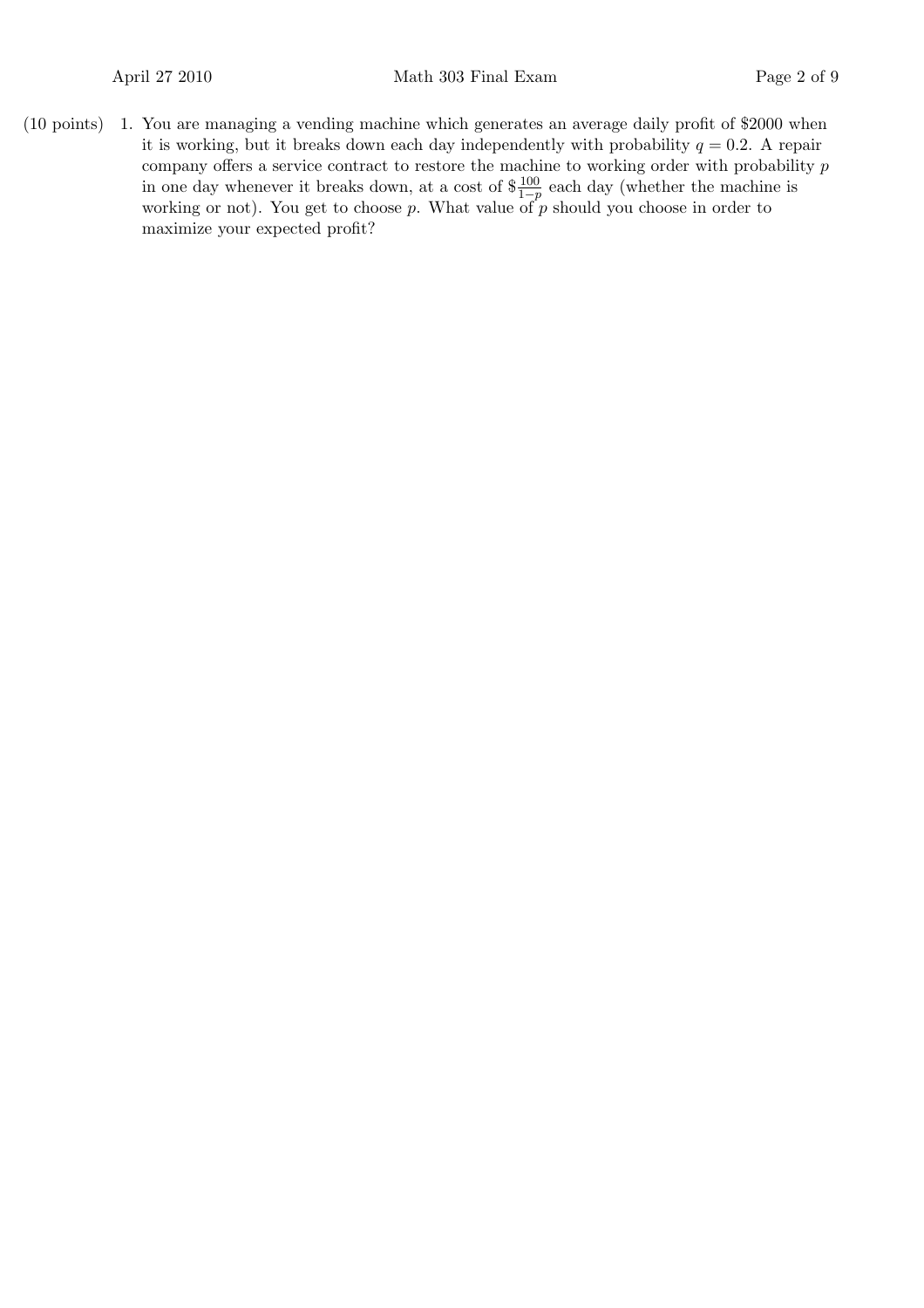- 2. The two-parameter Ehrenfest urn model is defined as follows. A total of M balls are divided between two urns, urn  $A$  and urn  $B$ . A ball is chosen uniformly at random. If it is chosen from urn  $A$  then it is placed in urn  $B$  with probability  $b$ , and otherwise it is returned to urn A. Similarly, if it is chosen from urn  $B$  then it is placed in urn  $A$  with probability  $a$ , and otherwise it is returned to urn B. Let  $X_n$  be the number of balls in urn A at time n.
- (3 points) (a) Determine the transition probabilities for this Markov chain.

(4 points) (b) Guess (or otherwise determine) the stationary distribution for this Markov chain.

(3 points) (c) Verify that your guess is correct and that the Markov chain is reversible.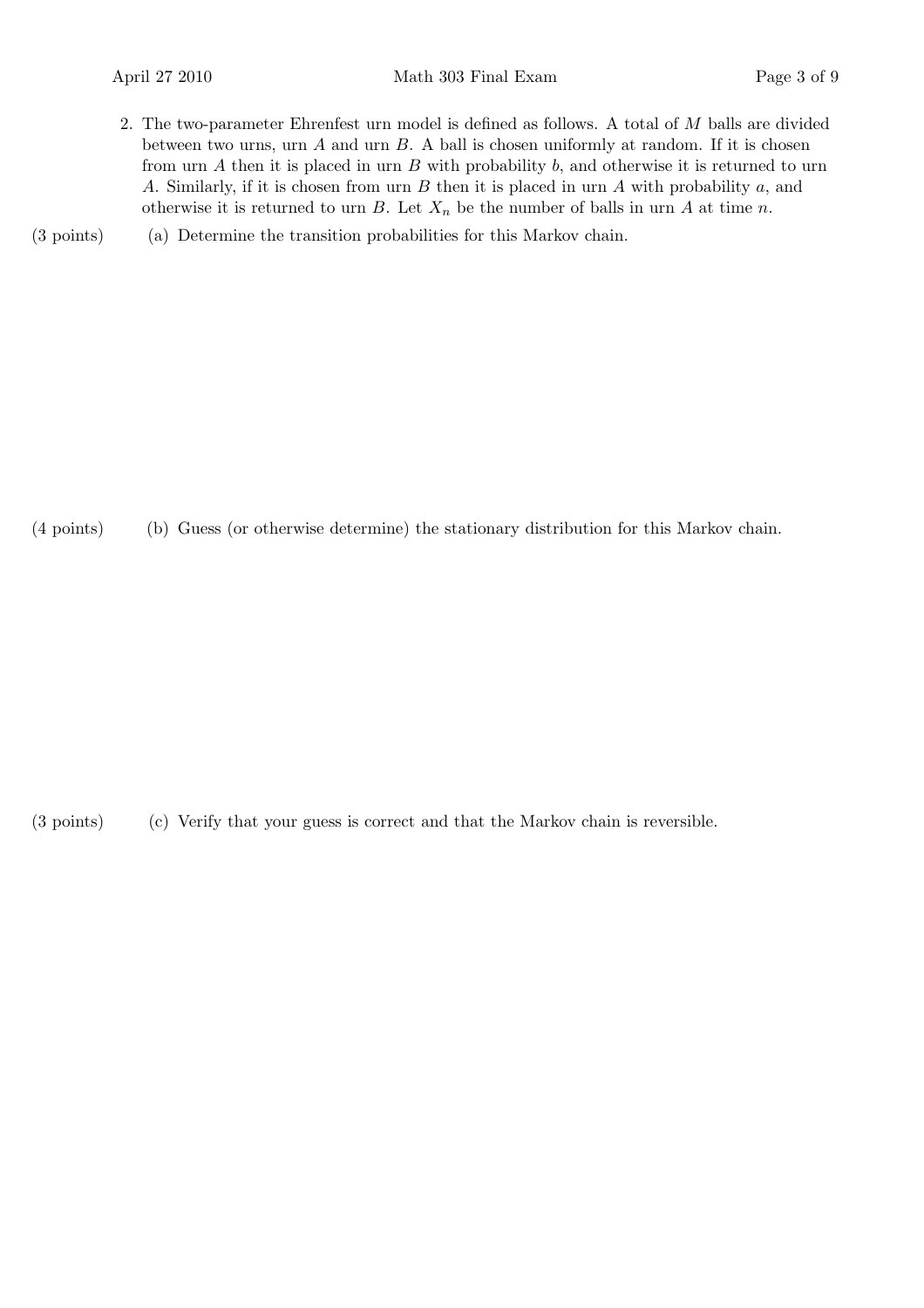3. Smith owns two umbrellas which he uses on trips between his house and the casino. On each (one way) trip, he takes an umbrella with him if it is raining and if there is an umbrella at his departure location. He never takes an umbrella if it is not raining. It rains on each trip independently with probability p. Let  $X_n$  denote the number of umbrellas at his current location.

(4 points) (a) Find the transition matrix for this Markov chain.

(b)(6 points) Find the probability that he gets wet (i.e., it is raining and both umbrellas are at the other location).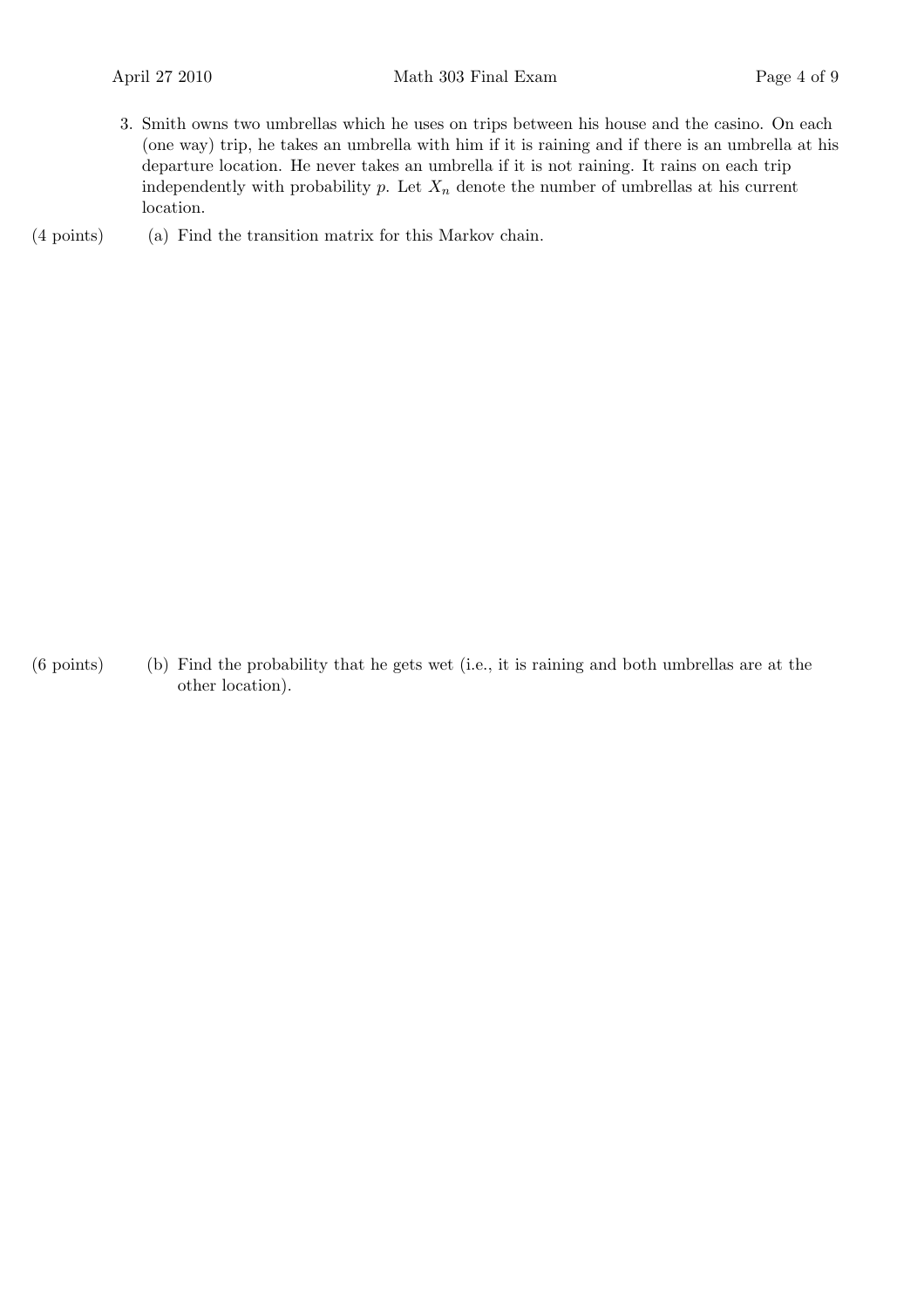$(10 \text{ points})$  4. Consider the branching process in which an individual has either 0 or 3 offspring, each with probability  $\frac{1}{2}$ . Initially there is one individual. Compute the probability that the branching process survives forever.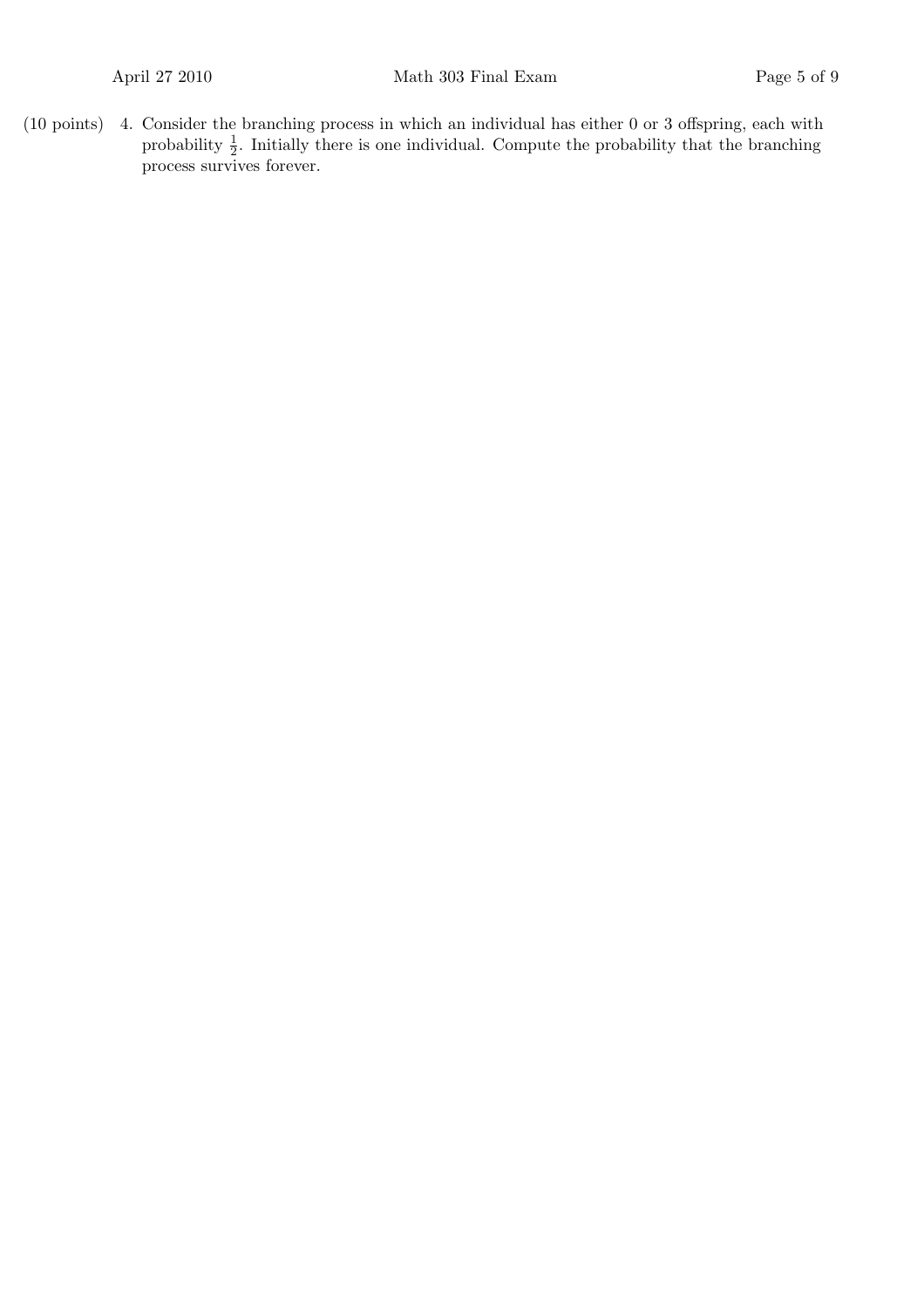- 5. Vehicles pass a point on the road according to a Poisson process with rate 1 per minute. Suppose that on average 20% of the vehicles are trucks, and the rest are cars.
- (3 points) (a) What is the probability that at least two trucks pass in a 5 minute period?

(3 points) (b) Given that 2 trucks have passed in a 5 minute period, what is the expected number of vehicles that have passed in that time?

 $(4 \text{ points})$  If ten vehicles have passed in a 5 minute period, what is the probability that two of them were trucks?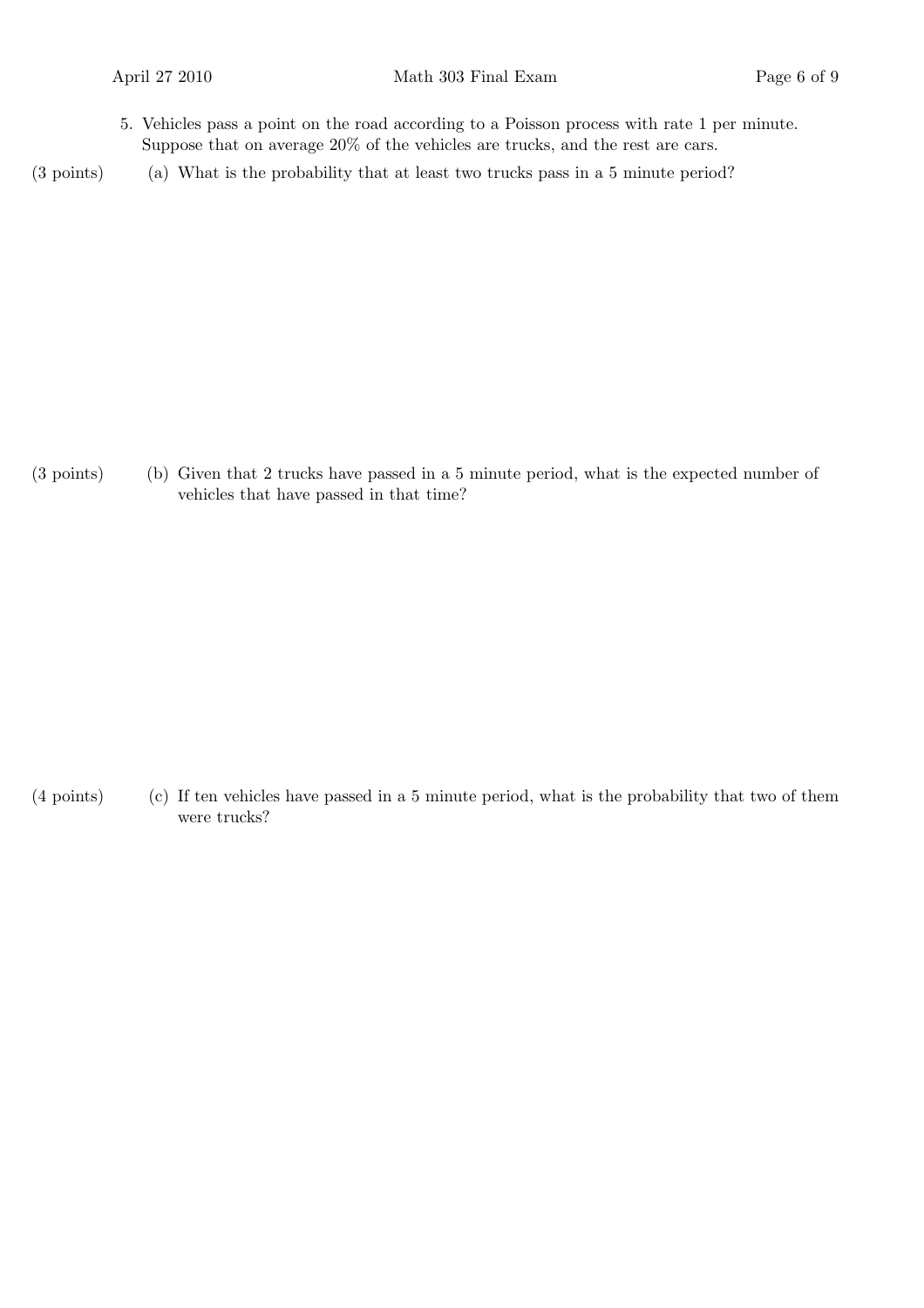6. A customer must be served first by server 1, then by server 2, and finally by server 3. The amount of time required for service by server  $i$  is an exponential random variable with rate  $\mu_i$ , for  $i = 1, 2, 3$ . Suppose you enter the system when it contains a single customer who is being served by server 3.

(a)(3 points) Find the probability that server 3 will still be busy when you move over to server 2.

(b)(3 points) Find the probability that server 3 will still be busy when you move over to server 3.

(c)(4 points) Find the expected amount of time that you spend in the system. (Whenever you encounter a busy server, you must wait for the service in progress to end before you can enter service.)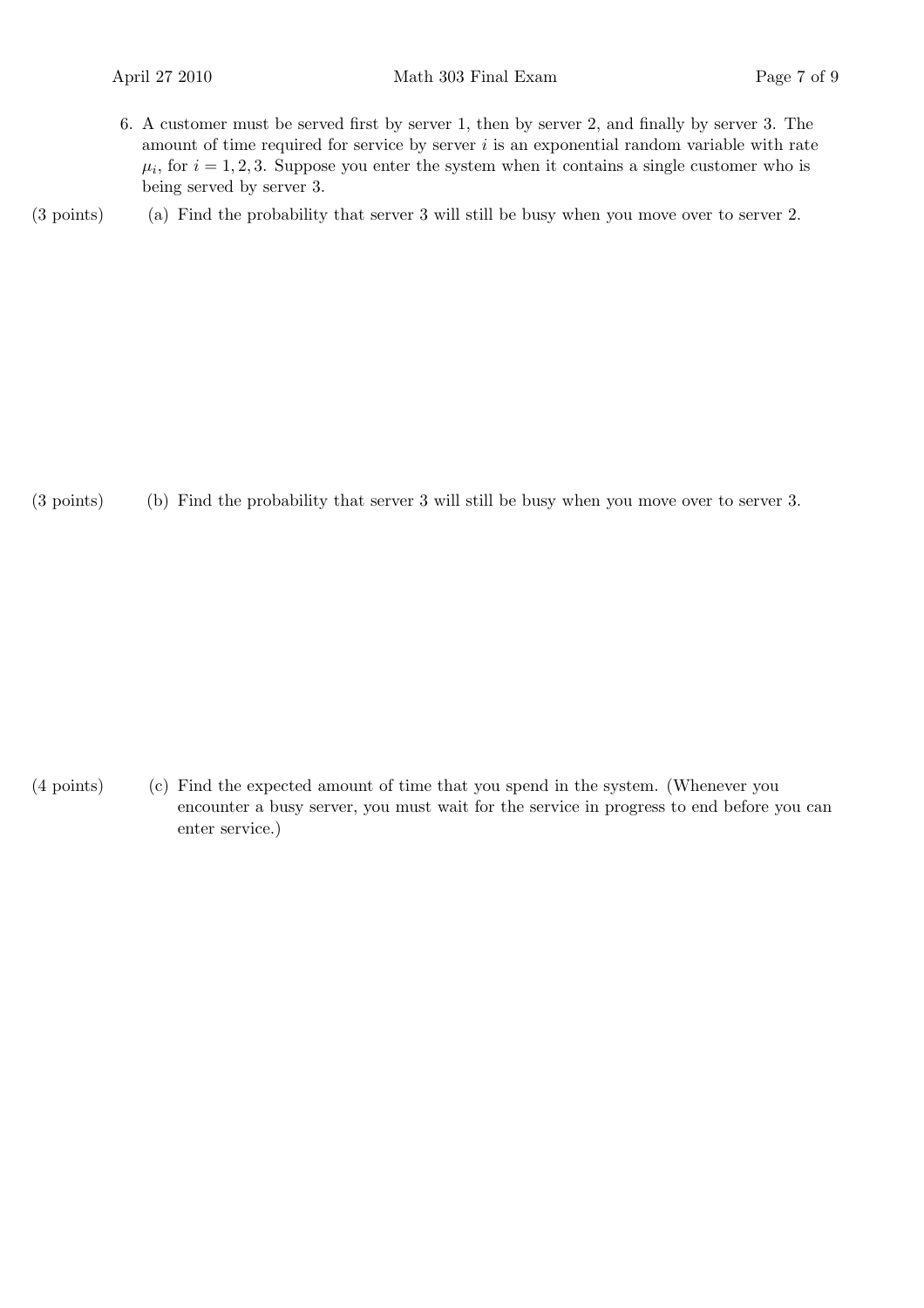(5 points) 7. (a) Recall that, in the  $M/M/1$  queueing model, customers arrive according to a Poisson process with rate  $\lambda$  and a single server provides service at rate  $\mu$ . The state of the system at time  $t$  is the total number of customers present (the one being served plus those waiting in the queue for service). Using any method, show that the limiting probabilities are given, when  $\lambda < \mu$ , by  $P_j = (\lambda/\mu)^j (1 - \lambda/\mu)$  for  $j = 0, 1, \ldots$ 

(b)(5 points) Determine the average number of customers present.